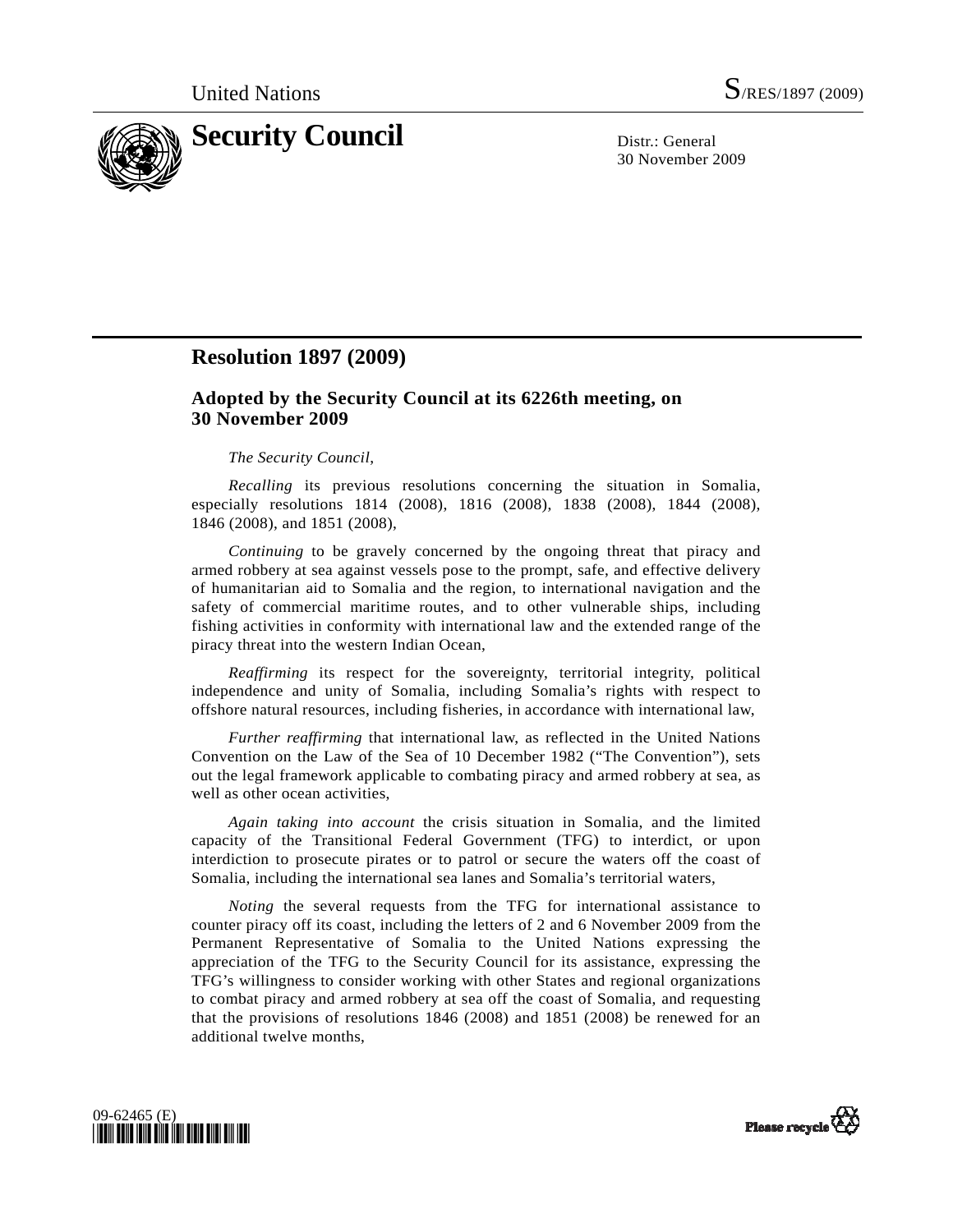*Commending* the efforts of the EU operation Atalanta, which the European Union is committed to extending until December 2010, North Atlantic Treaty Organization operations Allied Protector and Ocean Shield, Combined Maritime Forces' Combined Task Force 151, and other States acting in a national capacity in cooperation with the TFG and each other, to suppress piracy and to protect vulnerable ships transiting through the waters off the coast of Somalia,

*Noting* with concern that the continuing limited capacity and domestic legislation to facilitate the custody and prosecution of suspected pirates after their capture has hindered more robust international action against the pirates off the coast of Somalia, and in some cases has led to pirates being released without facing justice, regardless of whether there is sufficient evidence to support prosecution, *reiterating* that, consistent with the provisions of the Convention concerning the repression of piracy, the 1988 Convention for the Suppression of Unlawful Acts Against the Safety of Maritime Navigation ("SUA Convention") provides for parties to create criminal offences, establish jurisdiction, and accept delivery of persons responsible for or suspected of seizing or exercising control over a ship by force or threat thereof or any other form of intimidation, and *stressing* the need for States to criminalize piracy under their domestic law and to favourably consider the prosecution, in appropriate cases, of suspected pirates, consistent with applicable international law,

*Commending* the Republic of Kenya's efforts to prosecute suspected pirates in its national courts, and *noting* with appreciation the assistance being provided by the United Nations Office of Drugs and Crime (UNODC) and other international organizations and donors, in coordination with the Contact Group on Piracy off the Coast of Somalia ("CGPCS"), to support Kenya, Somalia and other States in the region, including Seychelles and Yemen, to take steps to prosecute or incarcerate in a third state after prosecution elsewhere captured pirates consistent with applicable international human rights law,

*Noting* the ongoing efforts within the CGPCS to explore possible additional mechanisms to effectively prosecute persons suspected of piracy and armed robbery at sea off the coast of Somalia,

*Further noting* with appreciation the ongoing efforts by UNODC and UNDP to support efforts to enhance the capacity of the corrections system in Somalia, including regional authorities, to incarcerate convicted pirates consistent with applicable international human rights law,

*Welcoming* the adoption of the Djibouti Code of Conduct concerning the Repression of Piracy and Armed Robbery against Ships in the Western Indian Ocean and the Gulf of Aden, and the establishment of the International Maritime Organization (IMO) Djibouti Code Trust Fund (Multi-donor trust fund- Japan initiated), as well as the International Trust Fund Supporting Initiatives of the CGPCS, and *recognizing* the efforts of signatory States to develop the appropriate regulatory and legislative frameworks to combat piracy, enhance their capacity to patrol the waters of the region, interdict suspect vessels, and prosecute suspected pirates,

*Emphasizing* that peace and stability within Somalia, the strengthening of State institutions, economic and social development and respect for human rights and the rule of law are necessary to create the conditions for a durable eradication of piracy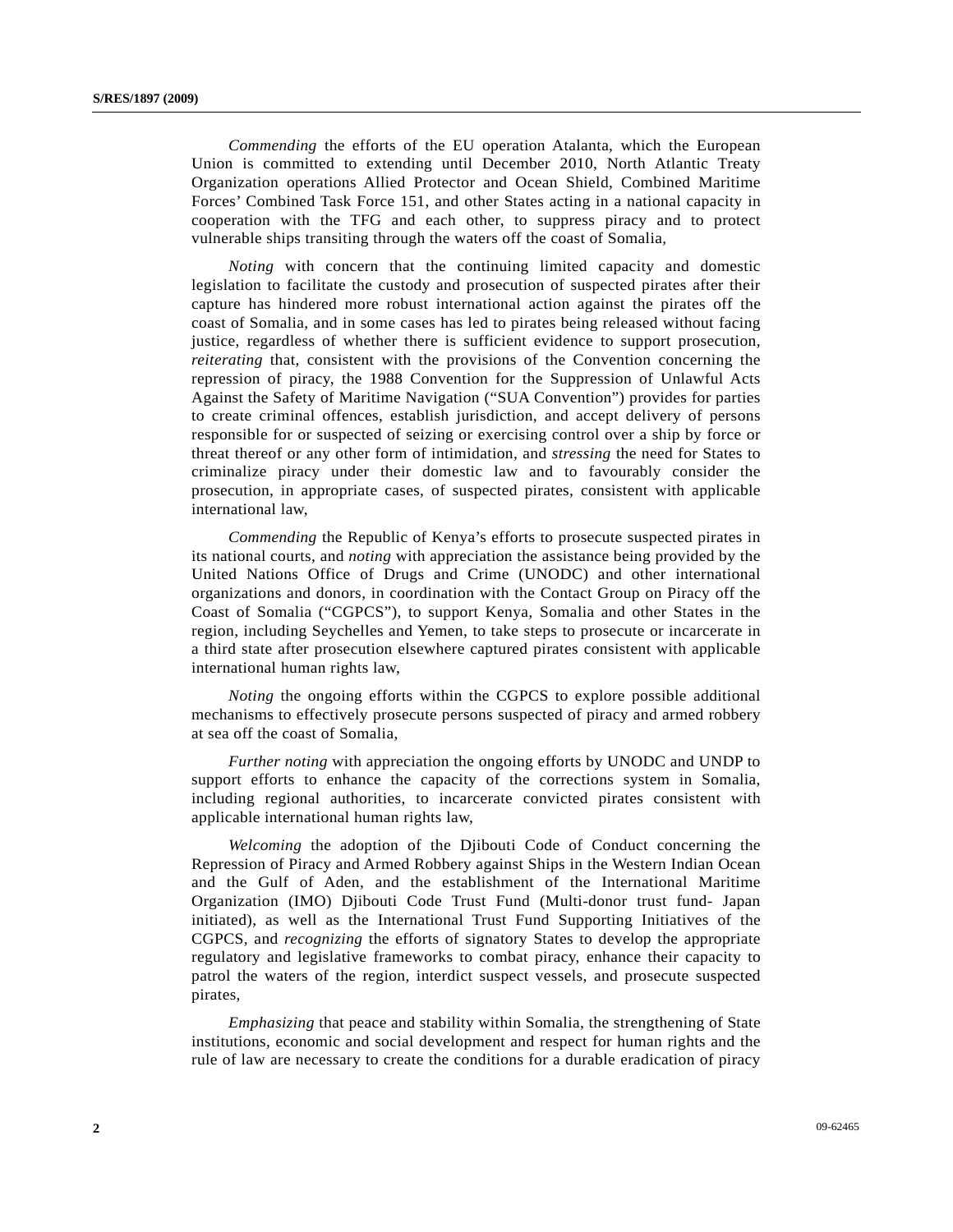and armed robbery at sea off the coast of Somalia, and further emphasizing that Somalia's long-term security rests with the effective development by the TFG of the National Security Force and Somali Police Force, in the framework of the Djibouti Agreement and in line with a national security strategy,

*Determining* that the incidents of piracy and armed robbery at sea off the coast of Somalia exacerbate the situation in Somalia, which continues to constitute a threat to international peace and security in the region,

*Acting* under Chapter VII of the Charter of the United Nations,

 1. *Reiterates* that it condemns and deplores all acts of piracy and armed robbery against vessels in the waters off the coast of Somalia;

 2. *Notes* again its concern regarding the findings contained in the 20 November 2008 report of the Monitoring Group on Somalia (S/2008/769, page 55) that escalating ransom payments and the lack of enforcement of the arms embargo established by resolution 733 (1992) are fuelling the growth of piracy off the coast of Somalia, and calls upon all States to fully cooperate with the Monitoring Group on Somalia;

 3. *Renews* its call upon States and regional organizations that have the capacity to do so, to take part in the fight against piracy and armed robbery at sea off the coast of Somalia, in particular, consistent with this resolution and international law, by deploying naval vessels, arms and military aircraft and through seizures and disposition of boats, vessels, arms and other related equipment used in the commission of piracy and armed robbery at sea off the coast of Somalia, or for which there are reasonable grounds for suspecting such use;

 4. *Commends the work* of the CGPCS to facilitate coordination in order to deter acts of piracy and armed robbery at sea off the coast of Somalia, in cooperation with the IMO, flag States, and the TFG and *urges* States and international organizations to continue to support these efforts;

 5. *Acknowledges* Somalia's rights with respect to offshore natural resources, including fisheries, in accordance with international law, and *calls upon* States and interested organizations, including the IMO, to provide technical assistance to Somalia, including regional authorities, and nearby coastal States upon their request to enhance their capacity to ensure coastal and maritime security, including combating piracy and armed robbery at sea off the Somali and nearby coastlines, and stresses the importance of coordination in this regard through the CGPCS;

 6. *Invites* all States and regional organizations fighting piracy off the coast of Somalia to conclude special agreements or arrangements with countries willing to take custody of pirates in order to embark law enforcement officials ("shipriders") from the latter countries, in particular countries in the region, to facilitate the investigation and prosecution of persons detained as a result of operations conducted under this resolution for acts of piracy and armed robbery at sea off the coast of Somalia, provided that the advance consent of the TFG is obtained for the exercise of third state jurisdiction by shipriders in Somali territorial waters and that such agreements or arrangements do not prejudice the effective implementation of the SUA Convention;

 7. *Encourages* Member States to continue to cooperate with the TFG in the fight against piracy and armed robbery at sea, notes the primary role of the TFG in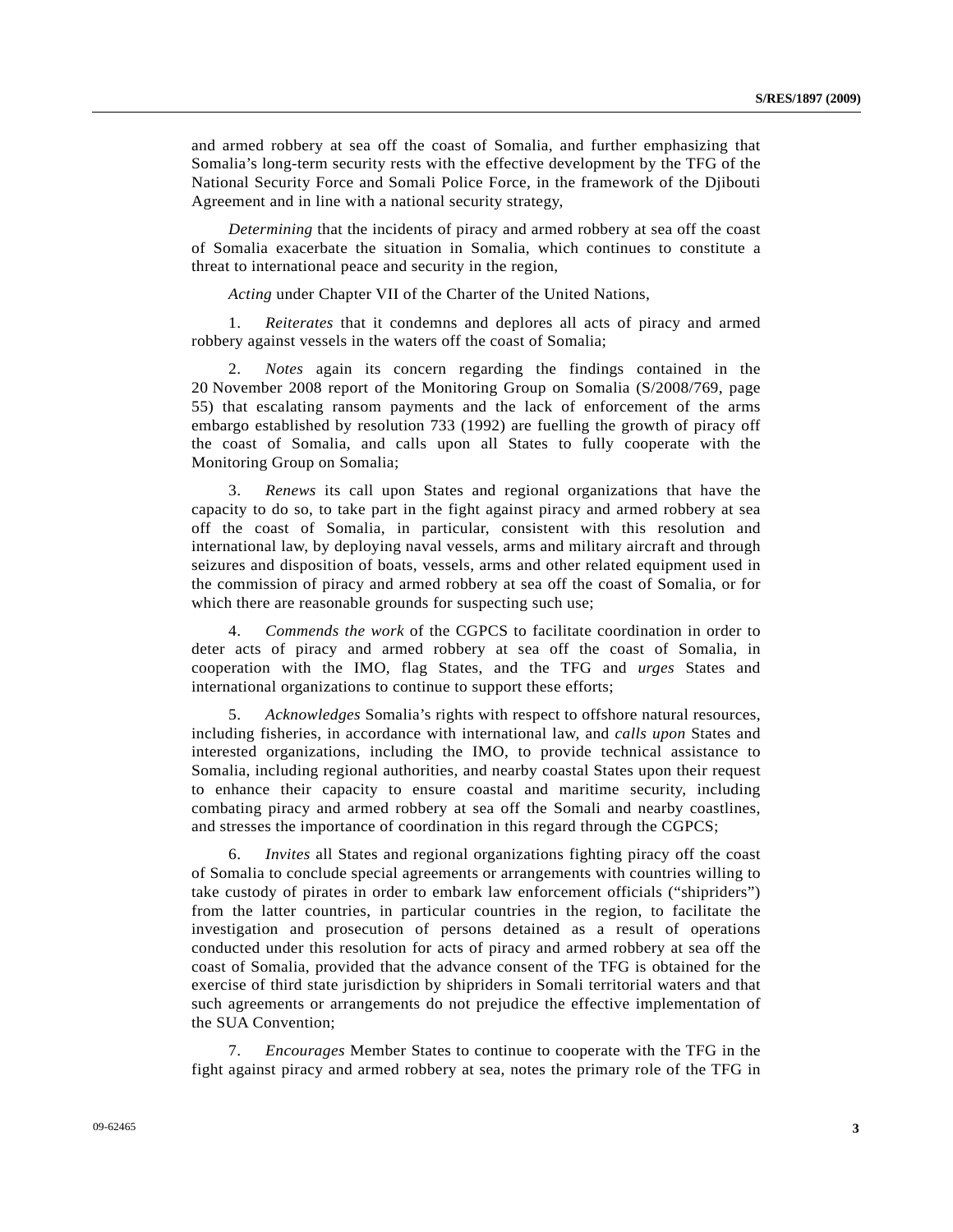the fight against piracy and armed robbery at sea, and *decides* that for a period of twelve months from the date of this resolution to renew the authorizations as set out in paragraph 10 of Resolution 1846 (2008) and paragraph 6 of Resolution 1851 (2008) granted to States and regional organizations cooperating with the TFG in the fight against piracy and armed robbery at sea off the coast of Somalia, for which advance notification has been provided by the TFG to the Secretary-General;

 8. *Affirms* that the authorizations renewed in this resolution apply only with respect to the situation in Somalia and shall not affect the rights or obligations or responsibilities of Member States under international law, including any rights or obligations under the Convention, with respect to any other situation, and underscores in particular that this resolution shall not be considered as establishing customary international law; and *affirms further* that such authorizations have been renewed only following the receipt of the 2 and 6 November 2009 letters conveying the consent of the TFG;

 9. *Affirms* that the measures imposed by paragraph 5 of resolution 733 (1992) and further elaborated upon by paragraphs 1 and 2 of resolution 1425 (2002) do not apply to weapons and military equipment destined for the sole use of Member States and regional organizations undertaking measures in accordance with paragraph 7 above or to supplies of technical assistance to Somalia solely for the purposes set out in paragraphs 5 above which have *been exempted* from those measures in accordance with the procedure set out in paragraphs 11 (b) and 12 of resolution 1772 (2007);

 10. *Requests* that cooperating States take appropriate steps to ensure that the activities they undertake pursuant to the authorizations in paragraph 7 do not have the practical effect of denying or impairing the right of innocent passage to the ships of any third State;

 11. *Calls on* Member States to assist Somalia, at the request of the TFG and with notification to the Secretary-General, to strengthen capacity in Somalia, including regional authorities, to bring to justice those who are using Somali territory to plan, facilitate, or undertake criminal acts of piracy and armed robbery at sea, and *stresses* that any measures undertaken pursuant to this paragraph shall be consistent with applicable international human rights law;

 12. *Calls upon* all States, and in particular flag, port, and coastal States, States of the nationality of victims and perpetrators of piracy and armed robbery, and other States with relevant jurisdiction under international law and national legislation, to cooperate in determining jurisdiction, and in the investigation and prosecution of persons responsible for acts of piracy and armed robbery off the coast of Somalia, consistent with applicable international law including international human rights law, to ensure that all pirates handed over to judicial authorities are subject to a judicial process, and to render assistance by, among other actions, providing disposition and logistics assistance with respect to persons under their jurisdiction and control, such as victims and witnesses and persons detained as a result of operations conducted under this resolution;

 13. *Commends* in this context the decision by the CGPCS to establish an International Trust Fund to support its initiatives and *encourages* donors to contribute to it;